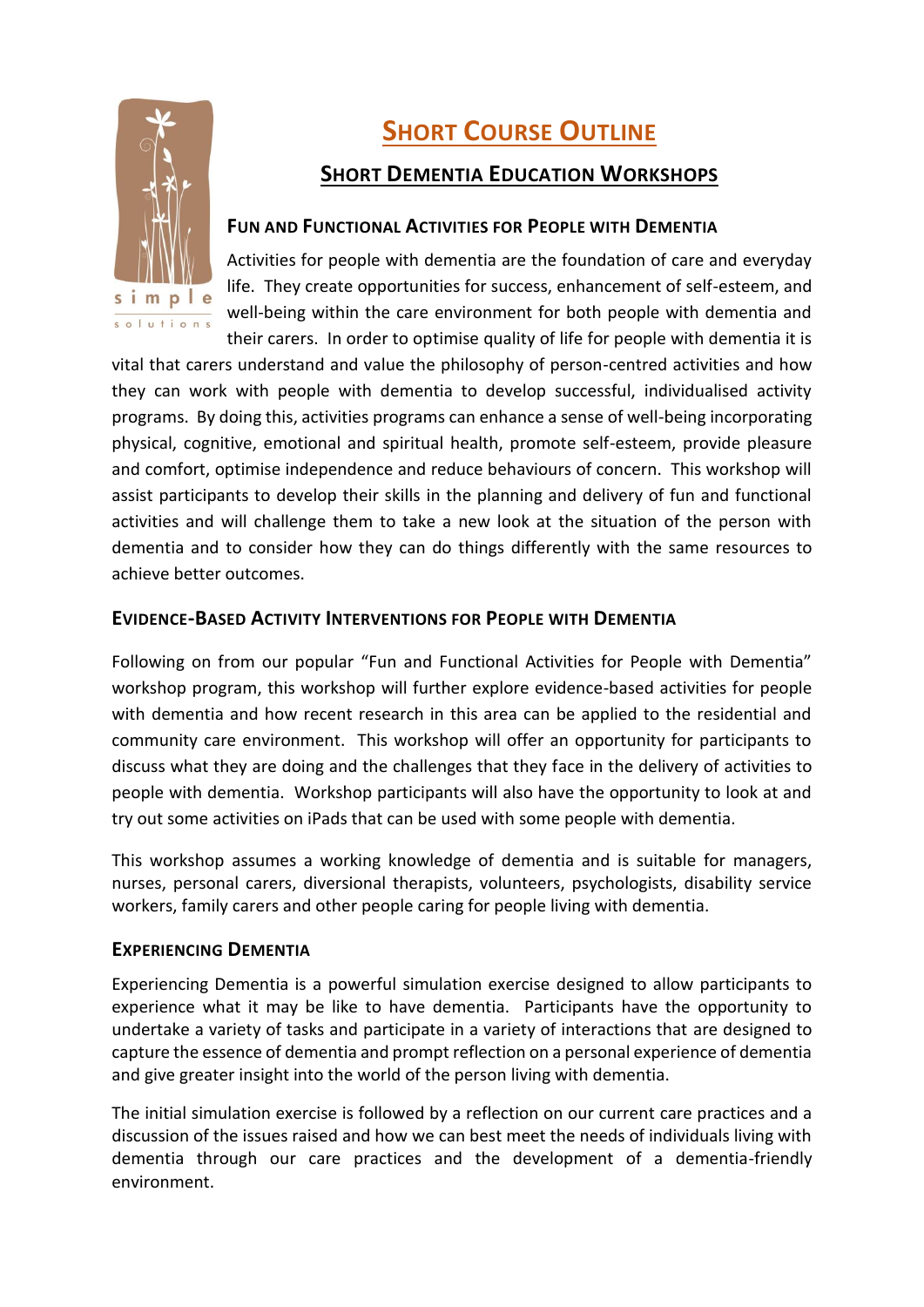### **BEHAVIOUR AND DEMENTIA - WHY, WHAT AND HOW**

Behaviour and Dementia - Why, What and How provides participants with the opportunity to develop an understanding of the behavioural and psychological symptoms associated with dementia. This full day, interactive workshop will assist participants to identify why people with dementia exhibit unusual behaviours, what is and is not a behaviour of concern, what these behaviours may mean, and how we can effectively develop strategies to respond to these behaviours and reduce the impact of the behaviour on the person with dementia, families, staff and others.

The workshop will include discussions, case studies, and practical activities. Participants are encouraged to bring along de-identified information about particular behavioural issues that they are currently facing in caring for a person or people with dementia as there is an opportunity for groups to work on problem solving these issues during the workshop.

#### **MAKING CONTACT - COMMUNICATING WITH PEOPLE WITH DEMENTIA**

Making Contact is a full day, interactive workshop which equips participants to more effectively bridge the communication gap with people living with dementia. This highly practical workshop encourages participants to identify alternative forms of communication with people with dementia in order to identify the needs of the individual and offer them a high quality of life. Topics covered in the workshop include:

- The keys to communicating with people with dementia Understanding the challenges and applying alternative techniques to communication.
- Reminiscence therapy What is reminiscence therapy and how can it help people with dementia and their carers?
- Validation A discovery of the foundations of Validation therapy and an exploration of how these techniques can be used to tap into the emotions of people with dementia.
- Music as a communication tool The use of music as a tool to alternative experiences and communication.
- Using alternative communication methods and technologies.

#### **VALIDATION CONNECTING AND COMMUNICATING WITH PEOPLE WITH DEMENTIA**

This workshop is based on the pioneering work of Naomi Feil, who developed Validation as a means of understanding the different behaviours of people with dementia and responding effectively to them. By utilising this understanding we can improve the quality of life of people with dementia through the use of a range of techniques which allow us to connect and communicate with people with dementia who are various points in their final stage of life. During this workshop we will explore the principles, theory and practice of Validation including who it is suitable for and who doesn't need it at all.

#### **THE NEXT STEPS - PERSON-CENTRED DEMENTIA CARE, MAKING YOUR SERVICE BETTER**

"The Next Steps" is a half-day workshop designed to provide a refresher on the fundamentals of person-centred care and will review how it is being applied in the care setting of participants. This workshop encourages participants to examine the way in which they currently provide care to people living with dementia and to consider an alternative, personcentred model of care which not only improves quality of life for people with dementia and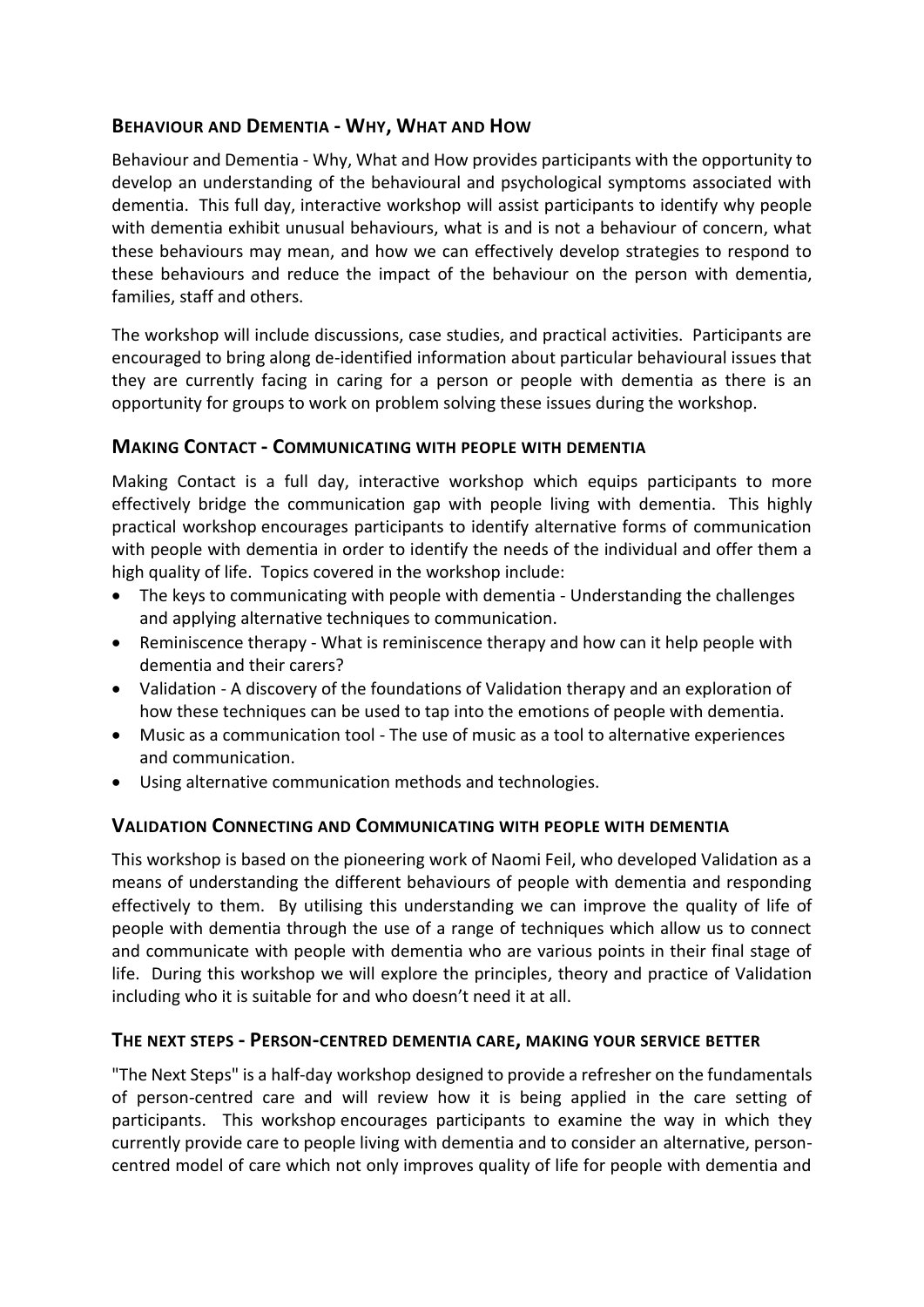can reduce behaviours of concern, but which can also improve staff satisfaction and efficiency. The workshop will allow participants to identify challenges to the delivery of person-centred care in their workplace and will discuss possible strategies to address these issues.

### **DEMENTIA CARE PLANNING - A PERSON-CENTRED APPROACH**

This workshop offers participants the opportunity to explore care planning outcomes, indicators, measures and related practice which support quality of life for people with dementia. The workshop helps participants to plan to meet the needs of people with dementia which may not be able to be voiced, in specific and measurable ways. Topics covered include:

- Understanding and meeting the basic needs of people with dementia
- Indicators for well-being and ill-being
- Using language to change perceptions
- Interpreting behaviour
- Developing outcomes, measures and indicators
- Implementing person-centred care plans
- Engaging people with dementia, their family and significant others

## **PARTNERS IN CARE (WORKSHOP FOR STAFF OF RESIDENTIAL AGED CARE FACILITIES AND RESIDENT'<sup>S</sup> FAMILIES)**

Partners in Care is designed to encourage family participation in residential aged care facilities and to develop a constructive partnership between staff, families and people with dementia. The workshop aims to develop positive ways of working together to help families to continue the relative-resident relationship and help to fulfil the special needs of their loved ones whilst also fostering better communication and relationships with staff. By the end of the workshop the group will have drawn up a set of goals to work towards and listed the actions required to achieve these goals as well as processes for reviewing progress. This workshop can be conducted over two half days or one full day.

#### **MUSIC FOR THE MIND FACILITATOR TRAINING WORKSHOP**

The *Music for the Mind* Facilitator Training Workshop provides participants with practical, evidence-based training on the planning and implementation of a *Music for the Mind* program for people with dementia in the residential or community setting. This program is a structured singing, music and rhythm program which is designed to increase engagement by people with dementia at all stages of the illness. *Music for the Mind* takes a sing-along type activity to the next level by incorporating specific activities in an enjoyable manner which are designed to stimulate specific parts of the brain and improve wellbeing and outcomes for the person with dementia. Each participant in the workshop will receive a *Music for the Mind* Facilitator's Manual and music CD.

This workshop assumes a basic understanding of dementia and is suitable for diversional therapists, recreation staff, volunteers, personal carers, nurses and other people caring for people living with dementia who have an interest in the delivery of activities to people with dementia. **No previous music training or specific musical or instrumental skills are required for this workshop.**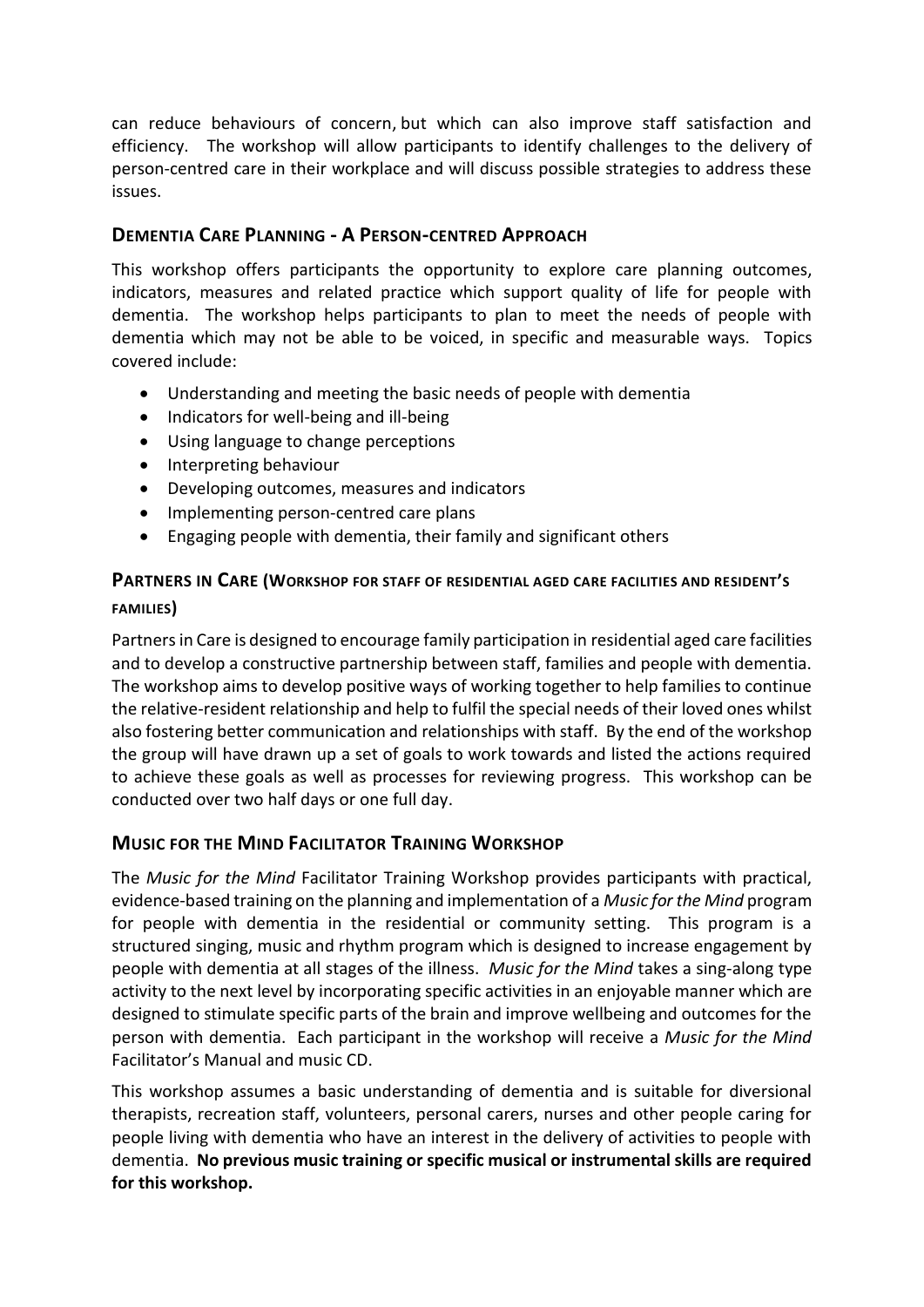## **SIMPLE SOLUTIONS TRAINING SHORT COURSES FOR DISABILITY SUPPORT SERVICES**

*All students will be issued with the relevant Statement of Attendance or Statement of Attainment for each training session.*

Half day sessions generally run from 9am – 12pm or 12:30pm – 3:30pm. All session times are negotiable.

Training can be delivered on site at your organisation or at our Hervey Bay Training rooms. In some cases we have more than one trainer available for sessions and could run concurrent sessions.

**Dignity of Risk, SRV, Challenging Behaviours and Positive Behaviour Support including Restrictive Practice (1/2 day)**

- Trainer available Monday Thursday
- Groups of up to 20
- $\bullet$

#### **Epilepsy/Seizure training including midazolam use (1/2 day)**

- Trainer available Monday Wednesday
- Groups of up to 20

#### **Infection Control, Health & Nutrition and Mealtime Management (1/2 day)**

- Trainer available Monday Friday
- Groups of up to 20

#### **Understanding and responding to Mental Health and Drugs & Alcohol influence (1/2 day)**

- Trainer available Monday Friday
- Groups of up to 20

#### **Cultural Awareness and Diversity (1/2 day)**

- Trainer available Monday Friday
- Groups of up to 20

#### **Non-accredited Medication Refresher (1/2 day)**

- Groups of 6 or 12
- Trainer available Monday Thursday

#### **General Workplace Health and Safety Refresher**

- Trainer available Monday Friday
- Groups of up to 20